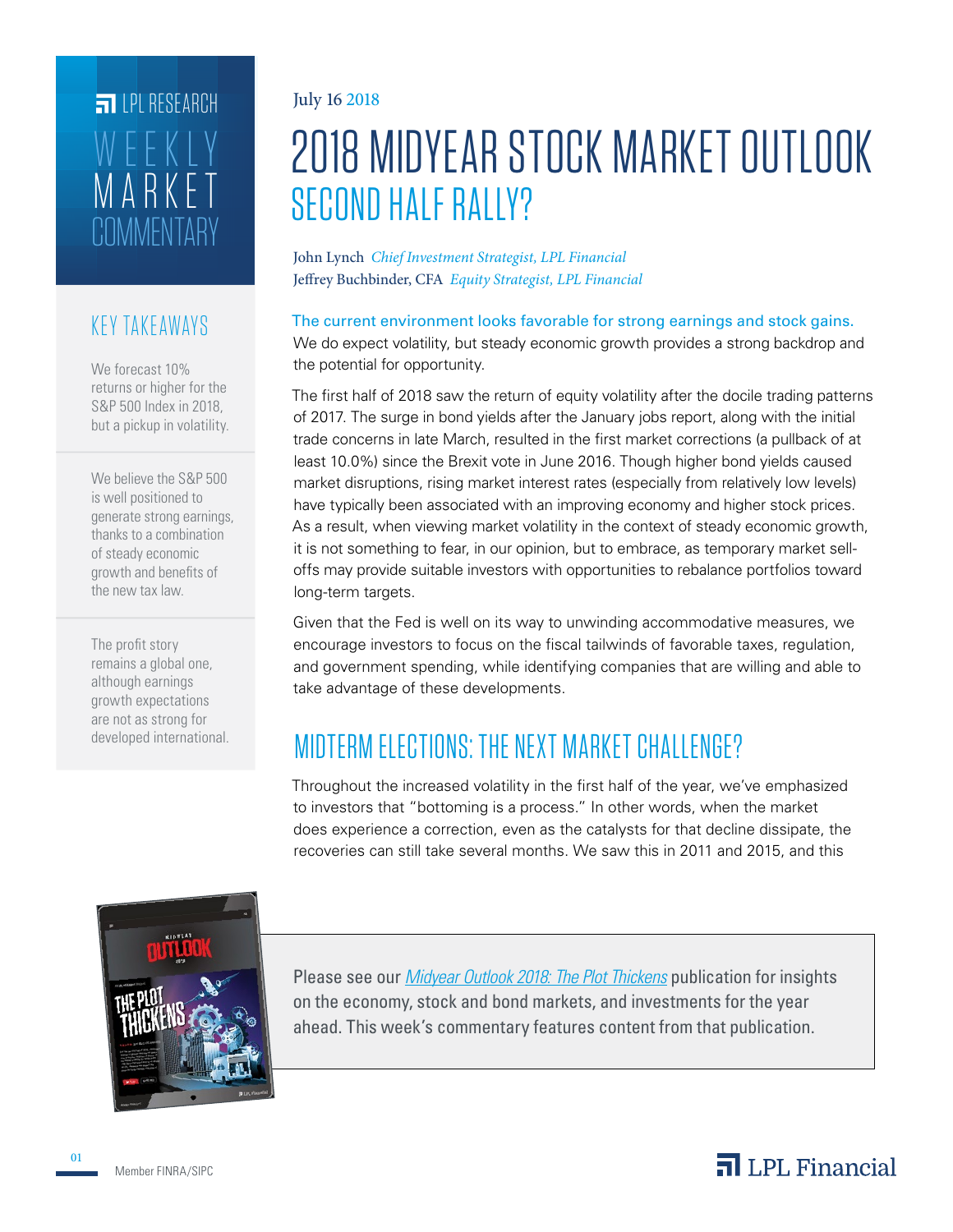year has been no exception. The second half of the year will also likely see the added potential headwind of midterm elections, which have historically provided the most volatility within the four-year presidential election cycle.

Because the president's party typically loses approximately 25 House seats, investors have historically struggled with the policy uncertainty leading up to midterm elections. The good news is that stocks tend to bounce back strongly after midterm election year corrections, as the average decline (-16.0%) has been followed by a solid recovery from the trough (+32.0%) over the ensuing 12 months [Figure 1].

### THE STRENGTH TO PERSEVERE

We also believe that during volatile periods, investors should focus on positive fundamentals like the strength in corporate profits. In the first quarter of 2018, S&P 500 Index companies' earnings per share

**1 MIDTERM YEARS CAN BE MORE VOLATILE**

● S&P 500 Average Maximum Intra-Year Pullback



Source: LPL Research, FactSet 07/16/18 Data are from 1950–2017.

(EPS) came in well ahead of expectations. Given this development, we have decided to slightly upgrade our operating earnings forecast from \$152.50 to \$155.00 per share for the S&P 500, which would represent approximately 17.0% year-over-year growth.

Our forecast is still below consensus expectations and may prove conservative given the substantial impact of the transition to fiscal leadership. However, we remain cautious due to several ongoing factors that could affect earnings:

- A stronger U.S. dollar would affect the EPS currency translation for multinational companies.
- Geopolitical risks and trade tensions may hinder capital spending.
- Wage increases could negatively impact companies' profit margins.

Based on our earnings forecast (of \$155 EPS), our fair value projection is for the S&P 500 to trade within the range of 2900–3000 by year-end, which at the midpoint represents an annual increase in excess of

#### $\overline{\mathbf{a}}$  LPL Financial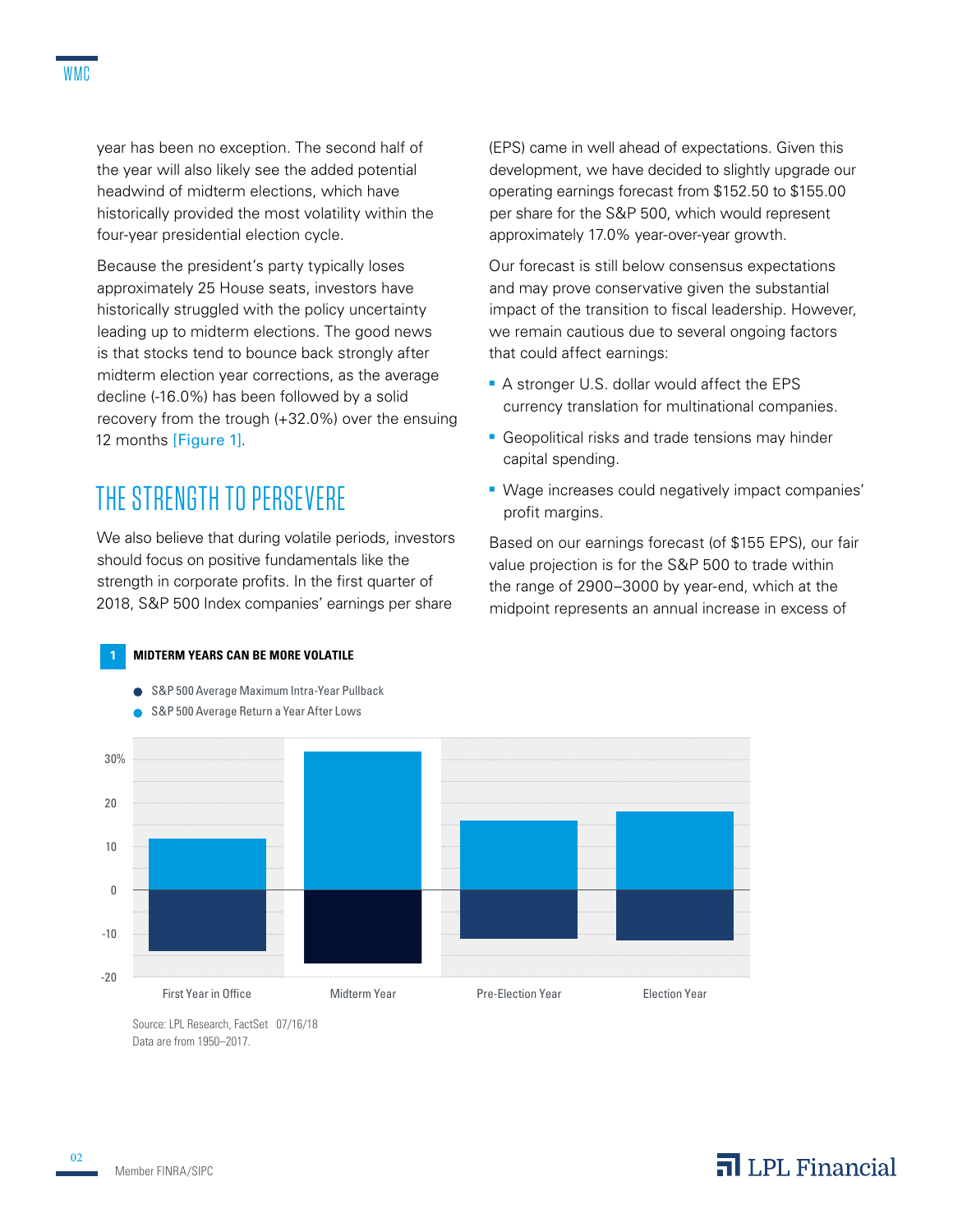10.0% for the index and a target price-to-earnings (PE) ratio of 19. A PE of 19 is slightly above its historical average; however, when put in the context of still relatively low interest rates and low inflation, we believe a PE at this level is justified.

### EARNINGS HAVE CLIMBED TO THE TOP

Another concern for investors that has recently surfaced is whether the recent first quarter earnings season would prove to be "as good as it gets." Despite widespread discussion of "peak profits," the first quarter EPS growth of more than 25% year over year does not necessarily mean trouble is imminent even if it were to be the percentage EPS growth peak in this cycle. In fact, a look back at six decades of earnings growth peaks suggests that it typically takes about four years from a profit growth peak before the economy slips into recession [Figure 2]. It is noteworthy that the S&P 500 gained an average of 59% during these periods between earnings growth peaks and the start of the next recession.

### DEVELOPED INTERNATIONAL MAY BE THE WEAK LINK

The profit story remains a global one, although earnings growth expectations are not as strong in developed international markets. A combination of slower economic activity (Japan) and political disruptions (Europe) have weighed on investor sentiment. We also remain concerned about government debt levels, and the potential for continued political uncertainty has led us to prefer U.S. and emerging markets.

Though emerging markets have been pressured by a combination of rising interest rates, U.S. dollar strength, and fears of a trade war, we continue to

believe that advantageous demographics, early cycle acceleration, and commodities gains will ultimately benefit the group. This positive economic outlook is translating to a strong earnings growth outlook, with consensus estimates showing an expectation of approximately 14.0% EPS growth, while valuations remain attractive. Trade remains a key risk for emerging market nations, especially China and Mexico, which could continue to pressure their stocks in the near term.

#### **EARNINGS GROWTH PEAKS ARE NOT TYPICALLY SOON FOLLOWED BY RECESSIONS**

| <b>EARNINGS</b><br><b>GROWTH</b><br><b>PEAKS</b> | <b>NEXT</b><br><b>RECESSION</b><br><b>START DATE</b> | <b>PEAKTO</b><br><b>RECESSION</b><br>(MONTHS) | <b>S&amp;P500</b><br><b>GAIN/</b><br><b>LOSS</b> |
|--------------------------------------------------|------------------------------------------------------|-----------------------------------------------|--------------------------------------------------|
| September 1953                                   | August 1957                                          | 47                                            | 105.2%                                           |
| September 1959                                   | April 1960                                           | 7                                             | $-2.7%$                                          |
| September 1962                                   | December 1969                                        | 87                                            | 66.7%                                            |
| December 1968                                    | December 1969                                        | 12                                            | $-9.7%$                                          |
| December 1973                                    | January 1980                                         | 73                                            | 10.7%                                            |
| December 1976                                    | January 1980                                         | 37                                            | $0.4\%$                                          |
| September 1981                                   | <b>July 1990</b>                                     | 106                                           | 208.2%                                           |
| <b>June 1984</b>                                 | <b>July 1990</b>                                     | 73                                            | 133.8%                                           |
| <b>June 1988</b>                                 | <b>July 1990</b>                                     | 25                                            | 30.9%                                            |
| <b>March 1995</b>                                | March 2001                                           | 72                                            | 147.6%                                           |
| June 2000                                        | March 2001                                           | 9                                             | $-14.8%$                                         |
| June 2004                                        | December 2007                                        | 42                                            | 29.8%                                            |
| March 2018?                                      | ?                                                    | ?                                             | ?                                                |
|                                                  | Average                                              | 49                                            | 58.9%                                            |
|                                                  | Median                                               | 45                                            | 30.4%                                            |

Source: LPL Research, Thomson Reuters, FactSet, National Bureau of Economic Research 07/16/18

03

#### $\overline{\mathbf{a}}$  LPL Financial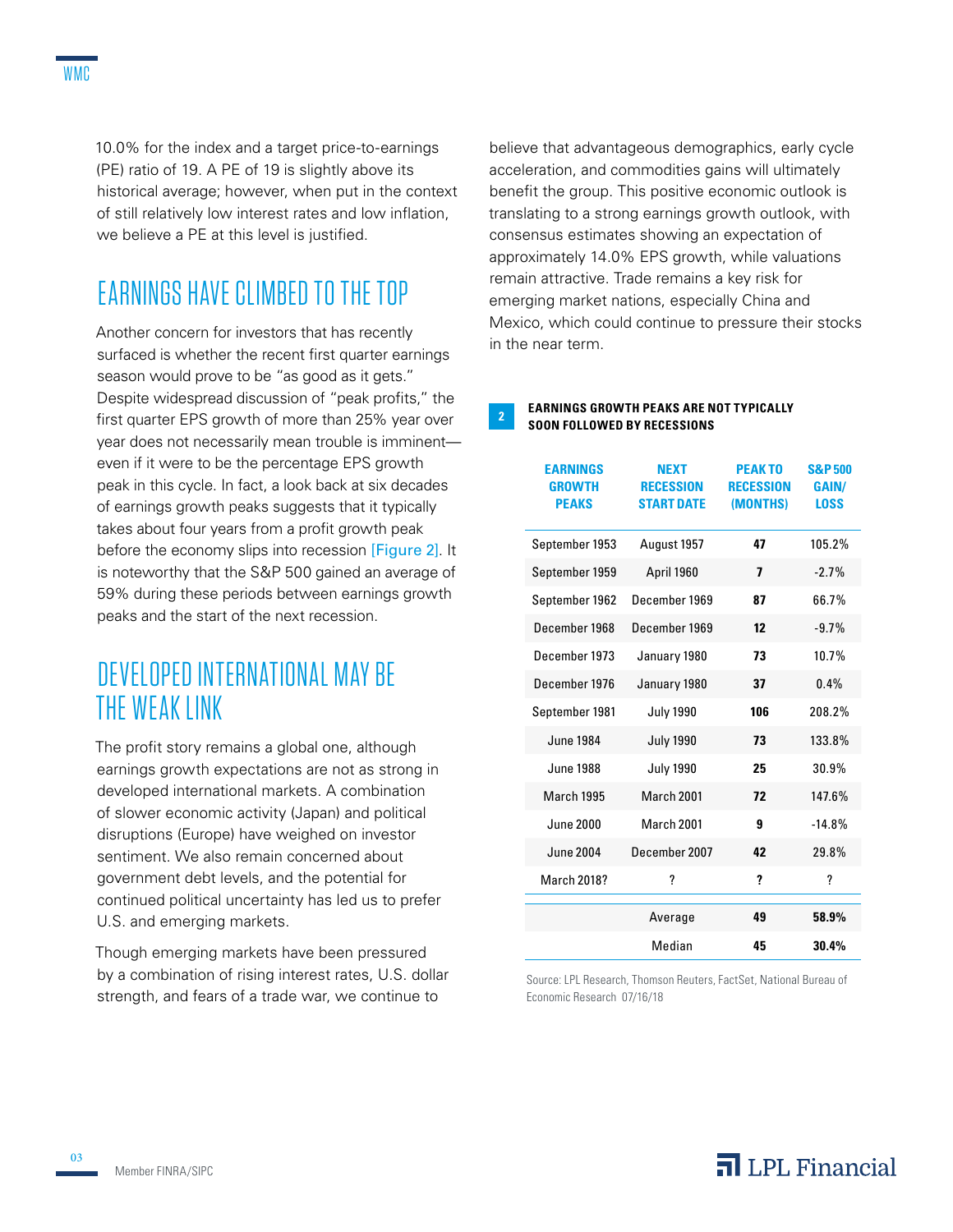### CAN STOCKS PREVAIL IN THE END?

In the spirit of embracing volatility, we recommend that suitable investors take advantage of periodic weakness to invest excess cash or rebalance portfolios back toward targeted long-term allocations. The fundamentals supporting economic growth and corporate profits remain solid from our perspective, and we'll continue to position portfolios toward beneficiaries of the transition from monetary to fiscal leadership.

As a result, we continue to favor small caps over their large cap counterparts, primarily because of the new tax law, trade policy, and a potentially stronger U.S. dollar. Small cap companies generally had higher taxes, so they benefit more from the reduction in corporate rates. With less overseas revenue, small cap companies are not impacted as much by tariffs and the stronger dollar is less of a drag, compared with large caps.

Though the growth style of investing has maintained momentum, we continue to see attractive valuations on the value side and a fair amount of cyclical value stocks that we think will benefit from the return of the business cycle. Value stocks have historically performed better when economic growth accelerates, a condition that is in place today. We believe the financials sector is well positioned given lower taxes, deregulation, higher interest rates, and attractive valuations. Industrials should prosper given capital investment growth, immediate expensing opportunities, and solid global growth. Technology should also maintain momentum, which can be justified by lower taxes and higher business investment.

Finally, we continue to favor emerging market stocks over developed international for the reasons we described earlier. While we expect volatility to persist, we also believe that it represents an opportunity for investors as the economic and profit cycle persists.

Overall, earnings growth may have peaked and volatility may stay with us. But we see enough growth in the economy and corporate profits to potentially carry stocks to further gains in the second half of 2018.  $\blacksquare$ 

04